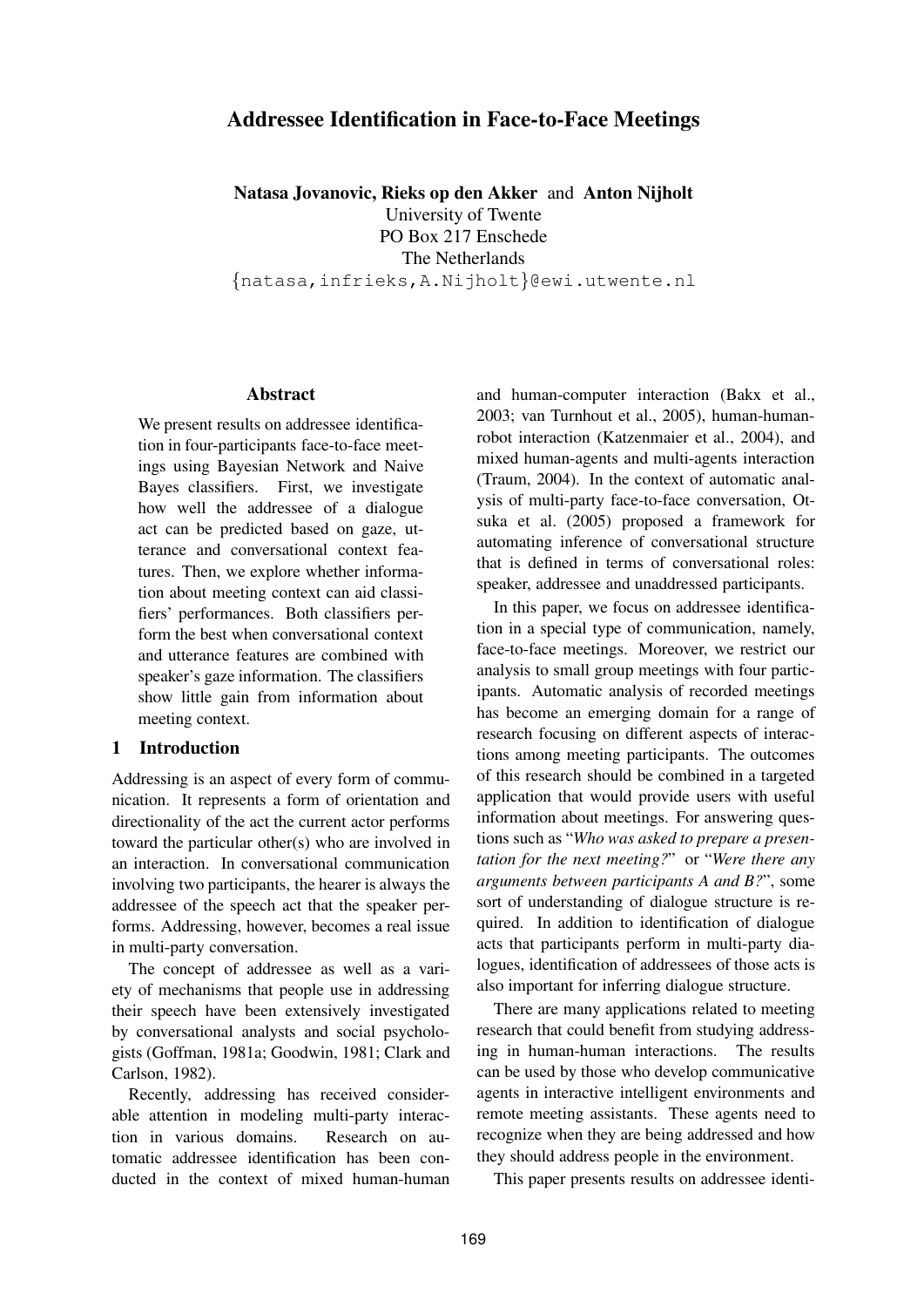fication in four-participants face-to-face meetings using Bayesian Network and Naive Bayes classifiers. The goals in the current paper are (1) to find relevant features for addressee classification in meeting conversations using information obtained from multi-modal resources - gaze, speech and conversational context, (2) to explore to what extent the performances of classifiers can be improved by combining different types of features obtained from these resources, (3) to investigate whether the information about meeting context can aid the performances of classifiers, and (4) to compare performances of the Bayesian Network and Naive Bayes classifiers for the task of addressee prediction over various feature sets.

## **2 Addressing in face-to-face meetings**

When a speaker contributes to the conversation, all those participants who happen to be in perceptual range of this event will have "some sort of participation status relative to it". The conversational roles that the participants take in a given conversational situation make up the "participation framework" (Goffman, 1981b).

Goffman (1976) distinguished three basic kinds of hearers: those who *overhear*, whether or not their unratified participation is unintentional or encouraged; those who are ratified but are not *specifically* addressed by the speaker (also called *unaddressed* recipients (Goffman, 1981a)); and those ratified participants who are *addressed*. Ratified participants are those participants who are allowed to take part in conversation. Regarding hearers' roles in meetings, we are focused only on ratified participants. Therefore, the problem of addressee identification amounts to the problem of distinguishing addressed from unaddressed participants *for each dialogue act* that speakers perform.

Goffman (1981a) defined *addressees* as those "ratified participants () oriented to by the speaker in a manner to suggest that his words are particularly for them, and that some answer is therefore anticipated from them, more so than from the other ratified participants". According to this, it is the speaker who selects his addressee; the addressee is the one who is expected by the speaker to react on what the speaker says and to whom, therefore, the speaker is giving primary attention in the present act.

In meeting conversations, a speaker may address his utterance to the whole group of participants present in the meeting, or to a particular subgroup of them, or to a single participant in particular. A speaker can also just think aloud or mumble to himself without really addressing anybody (e.g.*"What else do I want to say?"* (while trying to evoke more details about the issue that he is presenting)). We excluded self-addressed speech from our study.

*Addressing behavior* is behavior that speakers show to express to whom they are addressing their speech. It depends on the course of the conversation, the status of attention of participants, their current involvement in the discussion as well as on what the participants know about each others' roles and knowledge, whether explicit addressing behavior is called for. Using a vocative is the explicit verbal way to address someone. In some cases the speaker identifies the addressee of his speech by looking at the addressee, sometimes accompanying this by deictic hand gestures. Addressees can also be designated by the manner of speaking. For example, by whispering, a speaker can select a single individual or a group of people as addressees. Addressees are often designated by the content of what is being said. For example, when making the suggestion *"We all have to decide together about the design"*, the speaker is addressing the whole group.

In meetings, people may perform various group actions (termed as *meeting actions*) such as presentations, discussions or monologues (McCowan et al., 2003). A type of group action that meeting participants perform may influence the speaker's addressing behavior. For example, speakers may show different behavior during a presentation than during a discussion when addressing an individual: regardless of the fact that a speaker has turned his back to a participant in the audience during a presentation, he most probably addresses his speech to the group including that participant, whereas the same behavior during a discussion, in many situations, indicates that that participant is unaddressed.

In this paper, we focus on speech and gaze aspects of addressing behavior as well as on contextual aspects such as conversational history and meeting actions.

# **3 Cues for addressee identification**

In this section, we present our motivation for feature selection, referring also to some existing work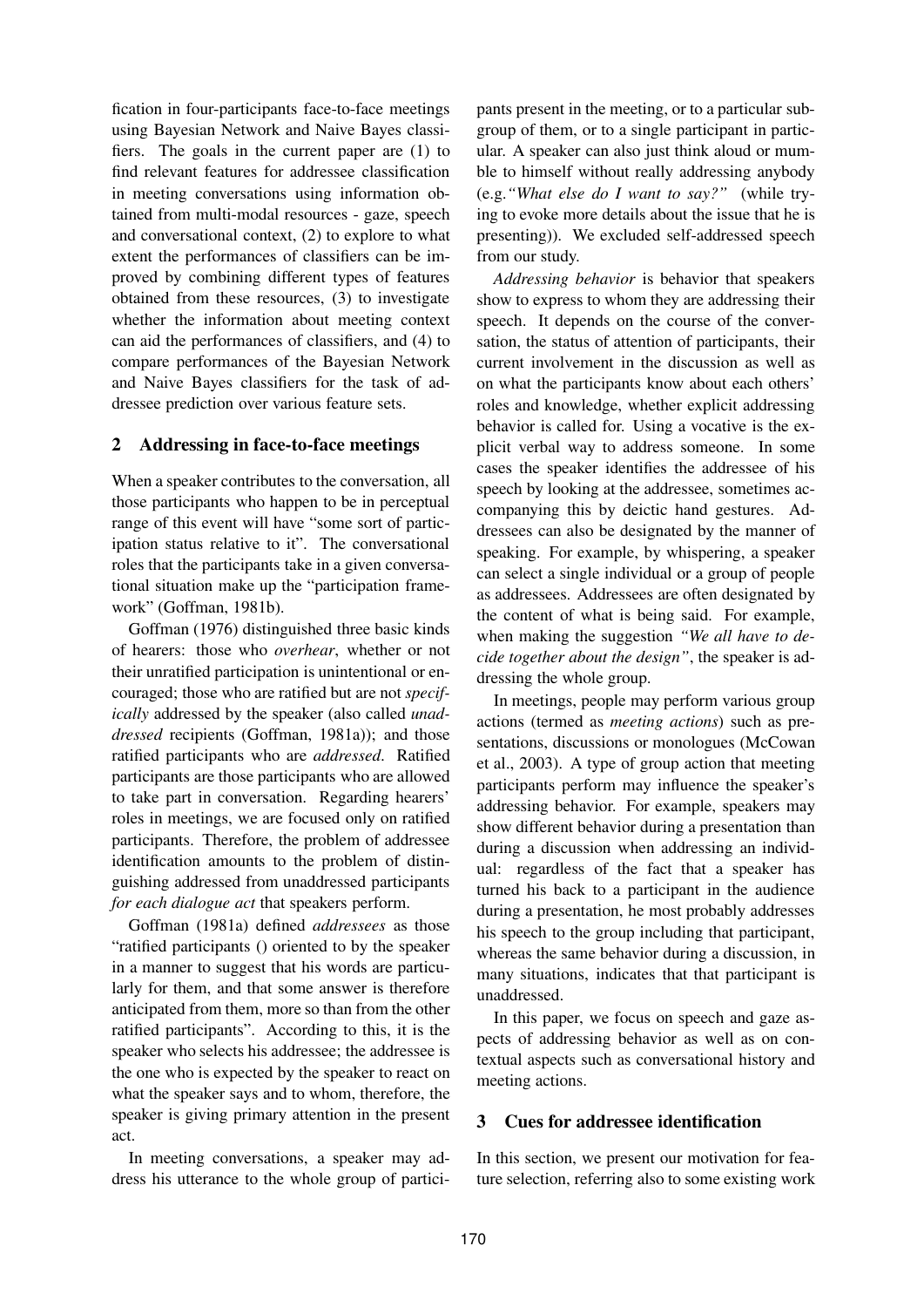on the examination of cues that are relevant for addressee identification.

**Adjacency pairs and addressing** - Adjacency pairs (AP) are minimal dialogic units that consist of pairs of utterances called "first pair-part" (or a-part) and the "second pair-part" (or b-part) that are produced by different speakers. Examples include question-answers or statement-agreement. In the exploration of the conversational organization, special attention has been given to the a-parts that are used as one of the basic techniques for selecting a next speaker (Sacks et al., 1974). For addressee identification, the main focus is on b-parts and their addressees. It is to be expected that the a-part provides a useful cue for identification of addressee of the b-part (Galley et al., 2004). However, it does not imply that the speaker of the a-part is always the addressee of the b-part. For example, A can address a question to B, whereas B's reply to A's question is addressed to the whole group. In this case, the addressee of the b-part includes the speaker of the a-part.

**Dialogue acts and addressing** When designing an utterance, a speaker intends not only to perform a certain communicative act that contributes to a coherent dialogue (in the literature referred to as dialogue act), but also to perform that act toward the particular others. Within a turn, a speaker may perform several dialogue acts, each of those having its own addressee ( e.g. *I agree with you* [agreement; addressed to a previous speaker] *but is this what we want* [information request; addressed to the group]). Dialogue act types can provide useful information about addressing types since some types of dialogue acts -such as agreements or disagreements- tend to be addressed to an individual rather than to a group. More information about the addressee of a dialogue can be induced by combining the dialogue act information with some lexical markers that are used as addressee "indicators" (e.g. you, we, everybody, all of you) (Jovanovic and op den Akker, 2004).

**Gaze behavior and addressing** Analyzing dyadic conversations, researchers into social interaction observed that gaze in social interaction is used for several purposes: to control communication, to provide a visual feedback, to communicate emotions and to communicate the nature of relationships (Kendon, 1967; Argyle, 1969).

Recent studies into multi-party interaction emphasized the relevance of gaze as a means of addressing. Vertegaal (1998) investigated to what extent the focus of visual attention might function as an indicator for the focus of "dialogic attention" in four-participants face-to-face conversations. "Dialogic attention" refers to attention while listening to a person as well as attention while talking to one or more persons. Empirical findings show that when a speaker is addressing an individual, there is 77% chance that the gazed person is addressed. When addressing a triad, speaker gaze seems to be evenly distributed over the listeners in the situation where participants are seated around the table. It is also shown that on average a speaker spends significantly more time gazing at an individual when addressing the whole group, than at others when addressing a single individual. When addressing an individual, people gaze 1.6 times more while listening (62%) than while speaking (40%). When addressing a triad the amount of speaker gaze increases significantly to 59%. According to all these estimates, we can expect that gaze directional cues are good indicators for addressee prediction.

However, these findings cannot be generalized in the situations where some objects of interest are present in the conversational environment, since it is expected that the amount of time spent looking at the persons will decrease significantly. As shown in (Bakx et al., 2003), in a situation where a user interacts with a multimodal information system and in the meantime talks to another person, the user looks most of the time at the system, both when talking to the system (94%) and when talking to the user (57%). Also, another person looks at the system in 60% of cases when talking to the user. Bakx et al. (2003) also showed that some improvement in addressee detection can be achieved by combining utterance duration with gaze.

In meeting conversations, the contribution of the gaze direction to addressee prediction is also affected by the current meeting activity and seating arrangement (Jovanovic and op den Akker, 2004). For example, when giving a presentation, a speaker most probably addresses his speech to the whole audience, although he may only look at a single participant in the audience. A seating arrangement determines a visible area for each meeting participant. During a turn, a speaker mostly looks at the participants who are in his visible area.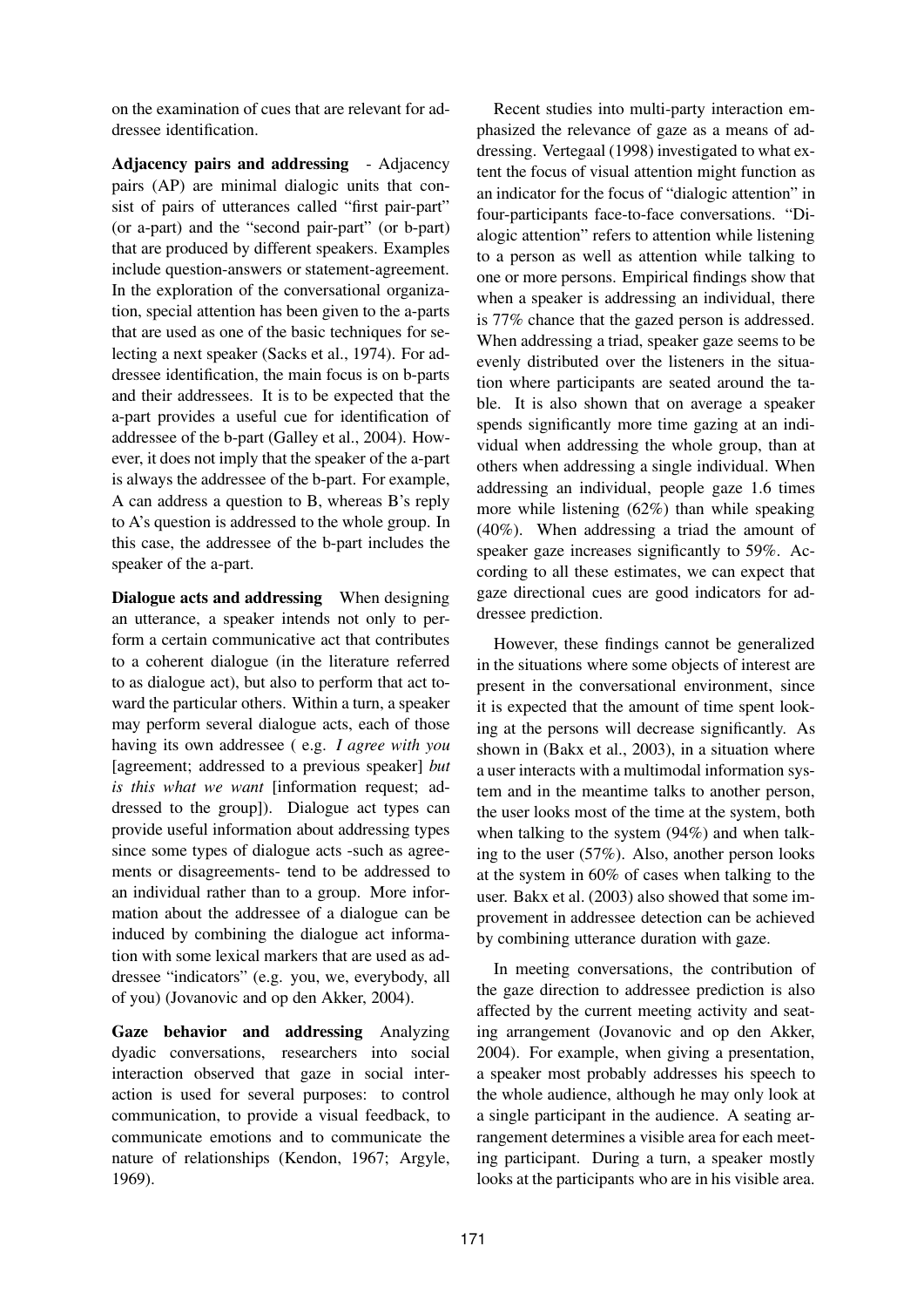Moreover, the speaker frequently looks at a single participant in his visual area when addressing a group. However, when he wants to address a single participant outside his visual area, he will often turn his body and head toward that participant.

In this paper, we explored not only the effectiveness of the speaker's gaze direction, but also the effectiveness of the listeners' gaze directions as cues for addressee prediction.

**Meeting context and addressing** As Goffman (1981a) has noted, "the notion of a conversational encounter does not suffice in dealing with the context in which words are spoken; a social occasion involving a podium event or no speech event at all may be involved, and in any case, the whole social situation, the whole surround, must always be considered". A set of various meeting actions that participants perform in meetings is one aspect of the social situation that differentiates meetings from other contexts of talk such as ordinary conversations, interviews or trials. As noted above, it influences addressing behavior as well as the contribution of gaze to addressee identification. Furthermore, distributions of addressing types vary for different meeting actions. Clearly, the percentage of the utterances addressed to the whole group during a presentation is expected to be much higher than during a discussion.

# **4 Data collection**

To train and test our classifiers, we used a small multimodal corpus developed for studying addressing behavior in meetings (Jovanovic et al., 2005). The corpus contains 12 meetings recorded at the IDIAP smart meeting room in the research program of the  $M4<sup>1</sup>$  and AMI projects<sup>2</sup>. The room has been equipped with fully synchronized multi-channel audio and video recording devices, a whiteboard and a projector screen. The seating arrangement includes two participants at each of two opposite sides of the rectangular table. The total amount of the recorded data is approximately 75 minutes. For experiments presented in this paper, we have selected meetings from the M4 data collection. These meetings are scripted in terms of type and schedule of group actions, but content is natural and unconstrained.

The meetings are manually annotated with dialogue acts, addressees, adjacency pairs and gaze direction. Each type of annotation is described in detail in (Jovanovic et al., 2005). Additionally, the available annotations of meeting actions for the M4 meetings<sup>3</sup> were converted into the corpus format and included in the collection.

The dialogue act tag set employed for the corpus creation is based on the MRDA (Meeting Recorder Dialogue Act) tag set (Dhillon et al., 2004). The MRDA tag set represents a modification of the SWDB-DAMSL tag set (Jurafsky et al., 1997) for an application to multi-party meeting dialogues. The tag set used for the corpus creation is made by grouping the MRDA tags into 17 categories that are divided into seven groups: acknowledgments/backchannels, statements, questions, responses, action motivators, checks and politeness mechanisms. A mapping between this tag set and the MRDA tag set is given in (Jovanovic et al., 2005). Unlike MRDA where each utterance is marked with a label made up of one or more tags from the set, each utterance in the corpus is marked as Unlabeled or with exactly one tag from the set. Adjacency pairs are labeled by marking dialogue acts that occur as their a-part and bpart.

Since all meetings in the corpus consist of four participants, the addressee of a dialogue act is labeled as Unknown or with one of the following addressee tags: individual  $P_x$ , a subgroup of participants  $P_x$ ,  $P_y$  or the whole audience  $P_x$ ,  $P_y$ ,  $P_z$ .

Labeling gaze direction denotes labeling gazed targets for each meeting participants. As the only targets of interest for addressee identification are meeting participants, the meetings were annotated with the tag set that contains tags that are linked to each participant  $P_x$  and the NoTarget tag that is used when the speaker does not look at any of the participants.

Meetings are annotated with a set of six meeting actions described in (McCowan et al., 2003): monologue, presentation, white-board, discussion, consensus, disagreement and note-taking.

**Reliability of the annotation schema** As reported in (Jovanovic et al., 2005), gaze annotation has been reproduced reliably (segmentation 80.40% (N=939); classification  $\kappa = 0.95$ ). Table 1 shows reliability of dialogue act segmentation as well as Kappa values for dialogue act and addressee classification for two different annotation

<sup>1</sup>http://www.m4project.org

<sup>2</sup>http://www.amiproject.org

<sup>&</sup>lt;sup>3</sup>http://mmm.idiap.ch/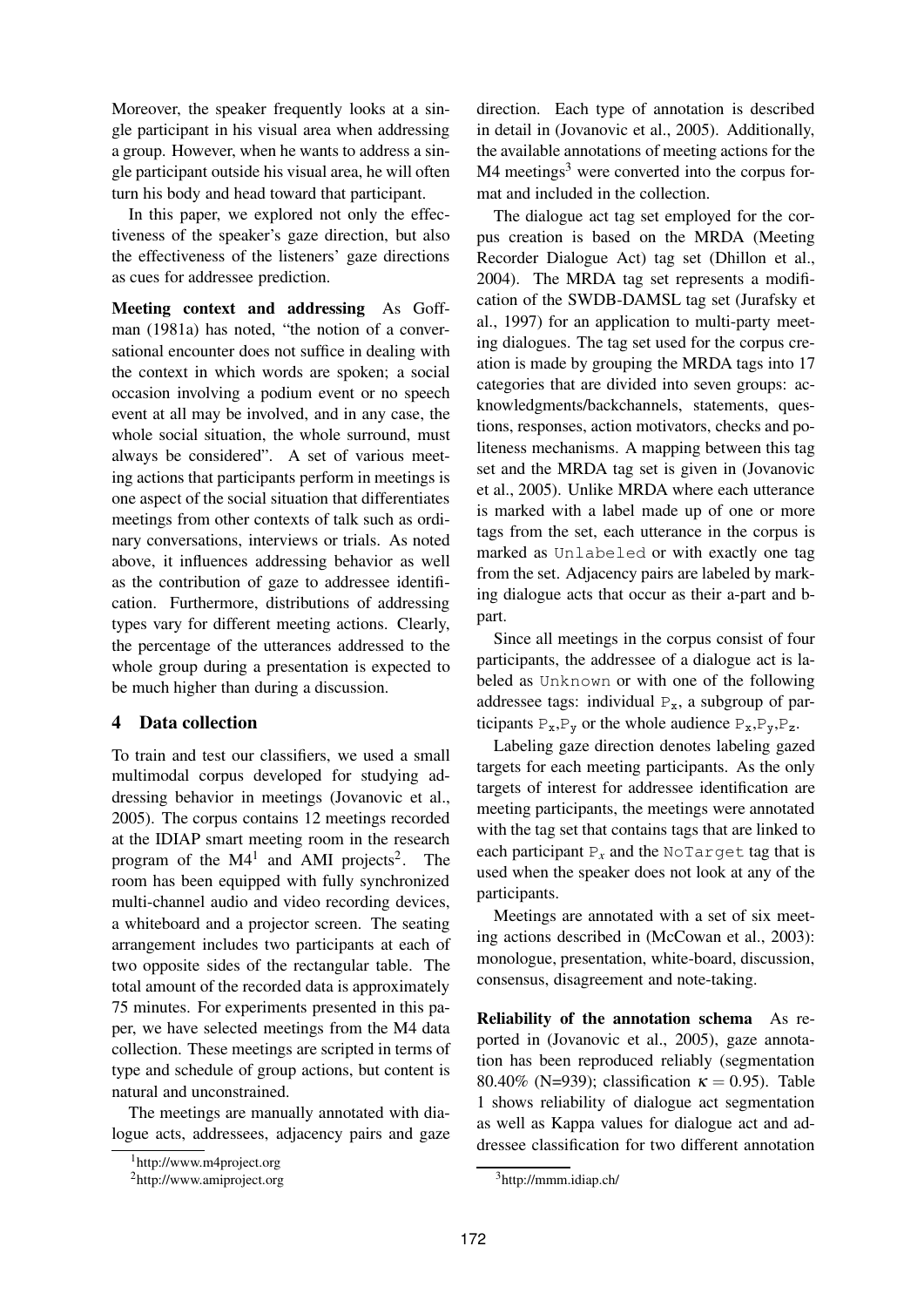groups that annotated two different sets of meeting data.

| Group | $\text{Seg}(\%)$ | N   | $DA(\kappa)$ | $ADD(\kappa)$ |
|-------|------------------|-----|--------------|---------------|
| B&E   | 91.73            | 377 |              | 0.81          |
| M&R   | 86.14            | 367 | 0.70         | 0.70          |

Table 1: Inter-annotator agreement on DA and addressee annotation: N- number of agreed segments

# **5 Addressee classification**

In this section we present the results on addressee classification in four-persons face-to-face meetings using Bayesian Network and Naive Bayes classifiers.

# **5.1 Classification task**

In a dialogue situation, which is an event which lasts as long as the dialogue act performed by the speaker in that situation, the class variable is the addressee of the dialogue act (ADD). Since there are only a few instances of subgroup addressing in the data, we removed them from the data set and excluded all possible subgroups of meeting participants from the set of class values. Therefore, we define addressee classifiers to identify one of the following class values: individual  $P_x$  where  $x \in \{0, 1, 2, 3\}$  and ALLP which denotes the whole group.

#### **5.2 Feature set**

To identify the addressee of a dialogue act we initially used three sorts of features: conversational context features (later referred to as contextual features), utterance features and gaze features. Additionally, we conducted experiments with an extended feature set including a feature that conveys information about meeting context.

**Contextual features** provide information about the preceding utterances. We experimented with using information about the speaker, the addressee and the dialogue act of the immediately preceding utterance on the same or a different channel (SP-1, ADD-1, DA-1) as well as information about the related utterance (SP-R, ADD-R, DA-R). A related utterance is the utterance that is the a-part of an adjacency pair with the current utterance as the b-part. Information about the speaker of the current utterance (SP) has also been included in the contextual feature set.

As **utterance features**, we used a subset of lexical features presented in (Jovanovic and op den

Akker, 2004) as useful cues for determining whether the utterance is single or group addressed. The subset includes the following features:

- does the utterance contain personal pronouns "we" or "you", both of them, or neither of them?
- does the utterance contain possessive pronouns or possessive adjectives ("your/yours" or "our/ours"), their combination or neither of them?
- does the utterance contain indefinite pronouns such as "somebody", "someone", "anybody", "anyone", "everybody" or "everyone"?
- does the utterance contain the name of participant  $P_x$ ?

Utterance features also include information about the utterance's conversational function (DA tag) and information about utterance duration i.e. whether the utterance is short or long. In our experiments, an utterance is considered as a short utterance, if its duration is less than or equal to 1 sec.

We experimented with a variety of **gaze features**. In the first experiment, for each participant  $P_x$  we defined a set of features in the form  $P_x$ looks-P<sub>y</sub> and P<sub>x</sub>-looks-NT where  $x, y \in \{0, 1, 2, 3\}$ and  $x \neq y$ ; P<sub>x</sub>-looks-NT represents that participant  $P<sub>x</sub>$  does not look at any of the participants. The value set represents the number of times that speaker  $P_x$  looks at  $P_y$  or looks away during the time span of the utterance: zero for 0, one for 1, two for 2 and more for 3 or more times. In the second experiment, we defined a feature set that incorporates only information about gaze direction of the current speaker  $(SP\text{-}\text{books-P}_x$  and  $SP\text{-}\text{books-}$ NT) with the same value set as in the first experiment.

As to **meeting context**, we experimented with different values of the feature that represents the meeting actions (MA-TYPE). First, we used a full set of speech based meeting actions that was applied for the manual annotation of the meetings in the corpus: monologue, discussion, presentation, white-board, consensus and disagreement. As the results on modeling group actions in meetings presented in (McCowan et al., 2003) indicate that consensus and disagreements were mostly misclassified as discussion, we have also conducted experiments with a set of four values for MA-TYPE, where consensus, disagreement and discussion meeting actions were grouped in one category marked as discussion.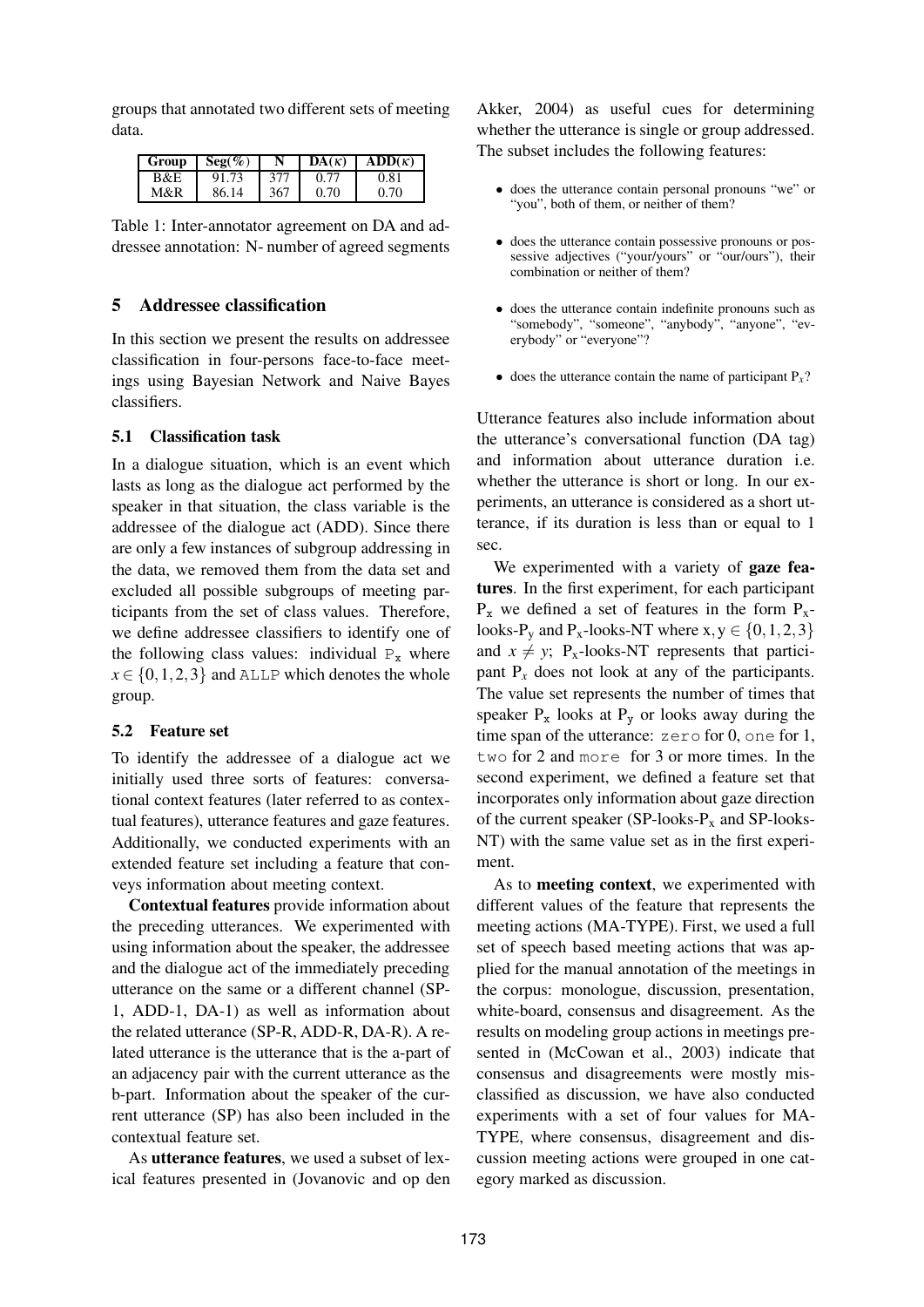#### **5.3 Results and Discussions**

To train and test the addressee classifiers, we used the hand-annotated M4 data from the corpus. After we had discarded the instances labeled with Unknown or subgroup addressee tags, there were 781 instances left available for the experiments. The distribution of the class values in the selected data is presented in Table 2.

| D | - | -    | - |
|---|---|------|---|
|   | % | $\%$ |   |

Table 2: Distribution of addressee values

For learning the Bayesian Network structure, we applied the K2 algorithm (Cooper and Herskovits, 1992). The algorithm requires an ordering on the observable features; different ordering leads to different network structures. We conducted experiments with several orderings regarding feature types as well as with different orderings regarding features of the same type. The obtained classification results for different orderings were nearly identical. For learning conditional probability distributions, we used the algorithm implemented in the WEKA toolbox<sup>4</sup> that produces direct estimates of the conditional probabilities.

## **5.3.1 Initial experiments without meeting context**

The performances of the classifiers are measured using different feature sets. First, we measured the performances of classifiers using utterance features, gaze features and contextual features separately. Then, we conducted experiments with all possible combinations of different types of features. For each classifier, we performed 10-fold cross-validation. Table 3 summarizes the accuracies of the classifiers (with 95% confidence interval) for different feature sets (1) using gaze information of all meeting participants and (2) using only information about speaker gaze direction.

The results show that the Bayesian Network classifier outperforms the Naive Bayes classifier for all feature sets, although the difference is significant only for the feature sets that include contextual features.

For the feature set that contains only information about gaze behavior combined with information about the speaker (Gaze+SP), both classifiers perform significantly better when exploiting gaze information of all meeting participants. In other words, when using solely focus of visual attention to identify the addressee of a dialogue act, listeners' focus of attention provides valuable information for addressee prediction. The same conclusion can be drawn when adding information about utterance duration to the gaze feature set (Gaze+SP+Short), although for the Bayesian Network classifier the difference is not significant. For all other feature sets, the classifiers do not perform significantly different when including or excluding the listeners gaze information. Even more, both classifiers perform better using only speaker gaze information in all cases except when combined utterance and gaze features are exploited (Utterance+Gaze+SP).

The Bayesian network and Naive Bayes classifiers show the same changes in the performances over different feature sets. The results indicate that the selected utterance features are less informative for addressee prediction (BN:52.62%, NB:52.50%) compared to contextual features (BN:73.11%; NB:68.12%) or features of gaze behavior (BN:66.45%, NB:64.53%). The results also show that adding the information about the utterance duration to the gaze features, slightly increases the accuracies of the classifiers (BN:67.73%, NB:65.94%), which confirms findings presented in (Bakx et al., 2003). Combining the information from the gaze and speech channels significantly improves the performances of the classifiers (BN:70.68%; NB:69.78%) in comparison to performances obtained from each channel separately. Furthermore, higher accuracies are gained when adding contextual features to the utterance features (BN:76.82%; NB:72.21%) and even more to the features of gaze behavior (BN:80.03%, NB:77.59%). As it is expected, the best performances are achieved by combining all three types of features (BN:82.59%, NB:78.49%), although not significantly better compared to combined contextual and gaze features.

We also explored how well the addressee can be predicted excluding information about the related utterance (i.e. AP information). The best performances are achieved combining speaker gaze information with contextual and utterance features (BN:79.39%; NB:76.06%). A small decrease in the classification accuracies when excluding AP information (about 3%) indicates that remaining contextual, utterance and gaze features capture most of the useful information provided by AP.

<sup>4</sup>http://www.cs.waikato.ac.nz/ ml/weka/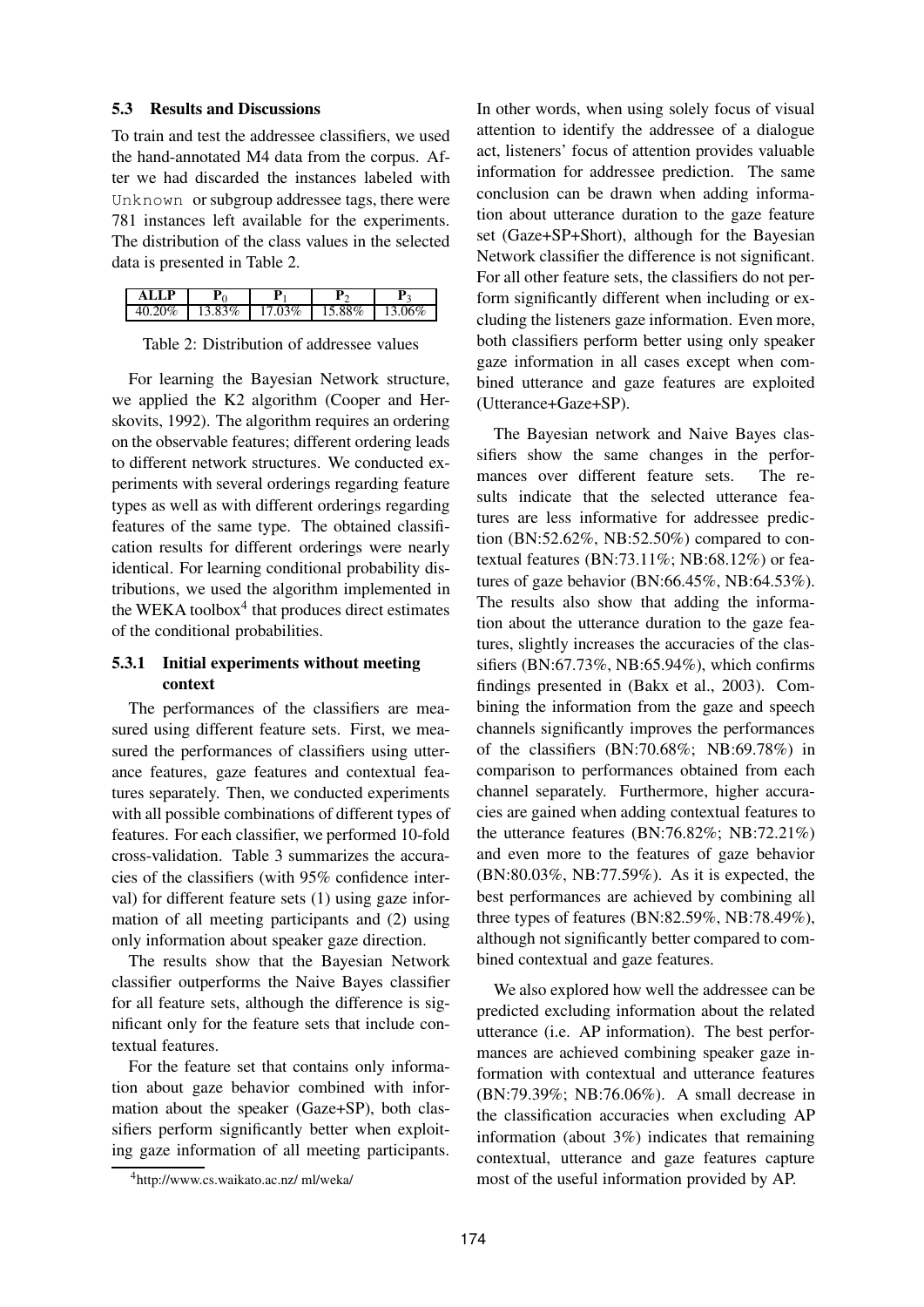|                     | <b>Baysian Networks</b>  |                          | <b>Naive Bayes</b>       |                          |
|---------------------|--------------------------|--------------------------|--------------------------|--------------------------|
| <b>Feature sets</b> | <b>Gaze All</b>          | <b>Gaze SP</b>           | <b>Gaze All</b>          | <b>Gaze SP</b>           |
| All Features        | $81.05\%$ ( $\pm 2.75$ ) | $82.59\%$ ( $\pm 2.66$ ) | $78.10\%$ ( $\pm 2.90$ ) | $78.49\% (\pm 2.88)$     |
| Context             | $73.11\%$ ( $\pm 3.11$ ) |                          | $68.12\%$ ( $\pm 3.27$ ) |                          |
| Utterance+SP        | 52.62\% $(\pm 3.50)$     |                          | 52.50% $(\pm 3.50)$      |                          |
| $Gaze + SP$         | $66.45\%$ ( $\pm 3.31$ ) | $62.36\%$ ( $\pm 3.40$ ) | $64.53\%$ ( $\pm 3.36$ ) | 59.02\% $(\pm 3.45)$     |
| Gaze+SP+Short       | $67.73\%$ ( $\pm 3.28$ ) | $66.45\%$ ( $\pm 3.31$ ) | 65.94\% $(\pm 3.32)$     | 61.46\% $(\pm 3.41)$     |
| Context+Utterance   | $76.82\%$ ( $\pm 2.96$ ) |                          | $72.21\%$ ( $\pm 3.14$ ) |                          |
| Context+Gaze        | $79.00\%$ ( $\pm 2.86$ ) | $80.03\%$ ( $\pm 2.80$ ) | 74.90% $(\pm 3.04)$      | 77.59% (±2.92)           |
| Utterance+Gaze+SP   | $70.68\%$ ( $\pm 3.19$ ) | $70.04\%$ ( $\pm 3.21$ ) | 69.78% $(\pm 3.22)$      | $68.63\%$ ( $\pm 3.25$ ) |

Table 3: Classification results for Bayesian Network and Naive Bayes classifiers using gaze information of all meeting participants (Gaze All) and using speaker gaze information (Gaze SP)

**Error analysis** Further analysis of confusion matrixes for the best performed BN and NB classifiers, show that most misclassifications were between addressing types (individual vs. group): each  $P_x$  was more confused with ALLP than with Py. A similar type of confusion is observed between human annotators regarding addressee annotation (Jovanovic et al., 2005). Out of all misclassified cases for each classifier, individual types of addressing  $(P_x)$  were, in average, misclassified with addressing the group (ALLP) in 73% cases for NB, and 68% cases for BN.

#### **5.3.2 Experiments with meeting context**

We examined whether meeting context information can aid the classifiers' performances. First, we conducted experiments using the six values set for the MA-TYPE feature. Then, we experimented with employing the reduced set of four types of meeting actions (see Section 5.2). The accuracies obtained by combining the MA-TYPE feature with contextual, utterance and gaze features are presented in Table 4.

|            | <b>Bayesian Networks</b> |         | <b>Naive Bayes</b> |         |
|------------|--------------------------|---------|--------------------|---------|
| Features   | Gaze All                 | Gaze SP | Gaze All           | Gaze SP |
| $MA-6+All$ | 81.82%                   | 82.84%  | 78.74%             | 79.90%  |
| $MA-4+All$ | 81.69%                   | 83.74%  | 78.23%             | 79.13%  |

Table 4: Classification results combining MA-TYPE with the initial feature set

The results indicate that adding meeting context information to the initial feature set improves slightly, but not significantly, the classifiers' performances. The highest accuracy (83.74%) is achieved using the Bayesian Network classifier by combining the four-values MA-TYPE feature with contextual, utterance and the speaker's gaze features.

## **6 Conclusion and Future work**

We presented results on addressee classification in four-participants face-to-face meetings using Bayesian Network and Naive Bayes classifiers. The experiments presented should be seen as preliminary explorations of appropriate features and models for addressee identification in meetings.

We investigated how well the addressee of a dialogue act can be predicted (1) using utterance, gaze and conversational context features alone as well as (2) using various combinations of these features. Regarding gaze features, classifiers' performances are measured using gaze directional cues of the speaker only as well as of all meeting participants. We found that contextual information aids classifiers' performances over gaze information as well as over utterance information. Furthermore, the results indicate that selected utterance features are the most unreliable cues for addressee prediction. The listeners' gaze direction provides useful information only in the situation where gaze features are used alone. Combinations of features from various resources increases classifiers' performances in comparison to performances obtained from each resource separately. However, the highest accuracies for both classifiers are reached by combining contextual and utterance features with speaker's gaze (BN:82.59%, NB:78.49%). We have also explored the effect of meeting context on the classification task. Surprisingly, addressee classifiers showed little gain from the information about meeting actions (BN:83.74%, NB:79.90%). For all feature sets, the Bayesian Network classifier outperforms the Naive Bayes classifier.

In contrast to Vertegaal (1998) and Otsuka et al. (2005) findings, where it is shown that gaze can be a good predictor for addressee in fourparticipants face-to-face *conversations*, our results